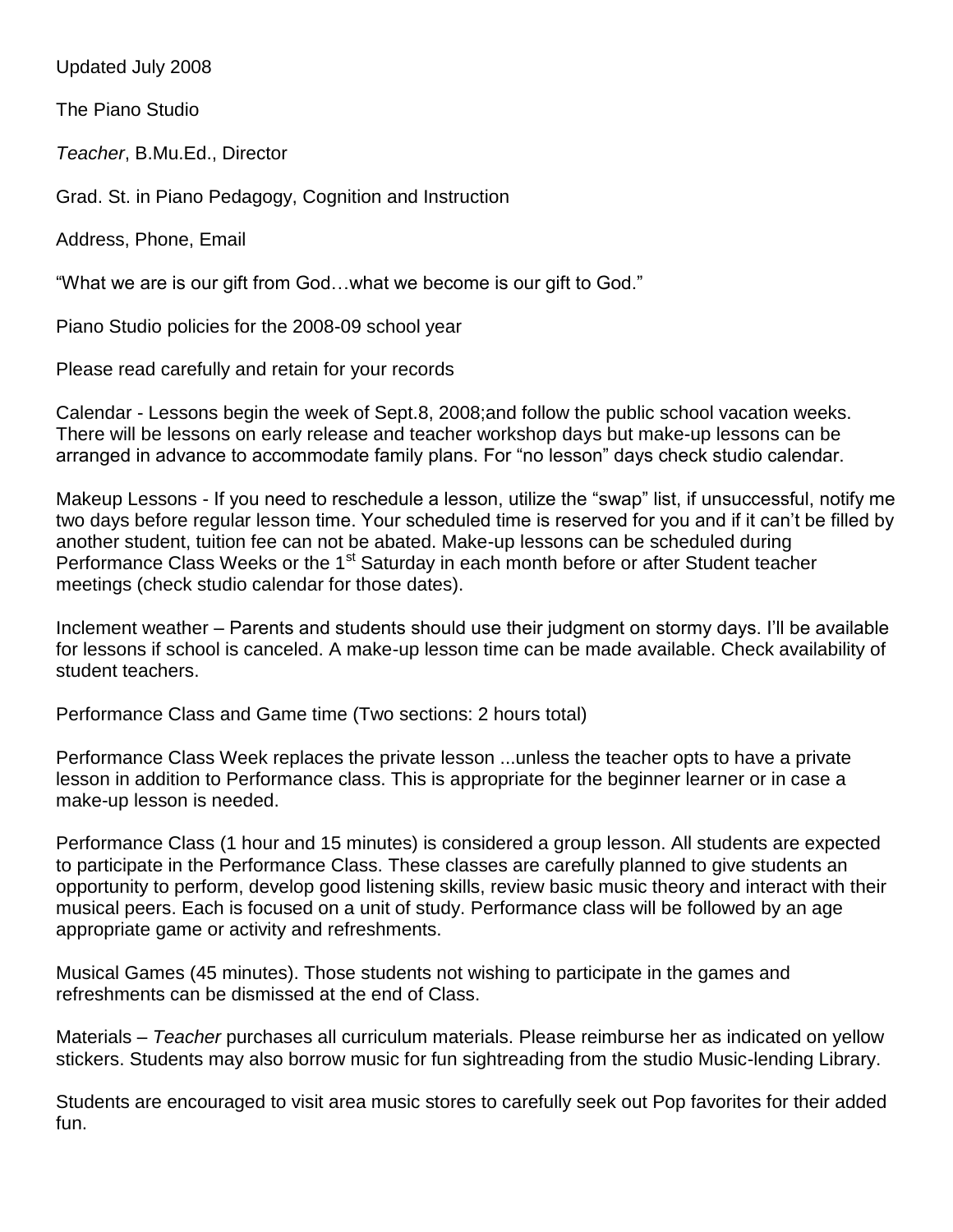## Your Assistance

Each student should be provided with…

a well- tuned piano (tuned twice a year) or a high quality keyboard

adequate lighting

a metronome and a music dictionary (both can be ordered through the studio)

a quiet learning space for daily practice and playing time.

Learning to read and perform music is similar to learning a new language. Students are expected to practice at home a minimum of 30 minutes 5 days a week. Parents and students need to decide if they can commit to the level of responsibility that piano study requires.

Please be aware that I'm proud to have my studio a "COPY-FREE ZONE" in keeping with my ethics agreement with Music Teachers National Association. Please support your student in adhering to that standard.

Each student is expected to attend a professional concert a minimum of once a year… Watch for announcements in newspapers and studio e-mails. The Cape Ann Symphony, The Salem Philharmonic, The Boston Symphony or Pops are acceptable to meet this requirement for musical growth. Students are expected to bring the concert program to their lesson and share comments about their experience.

2008 - 2009 Fees

\$35.00 - Assessment and Report for all beginner students

Tuition for *Teacher*'s students :

The are 2 options for tuition payments which includes all Performance classes, Music Lending library use, Recital fees and Lessons with Teacher:

By month: in 10 installments (Sept-June) To be paid the first lesson of month,

\$\$/month for 30 min. lessons -or- \$\$/month for 45 min. lessons

By semester: in 2 installments at the beginning of each semester.  $1<sup>st</sup>$  semester is September – January and  $2^{nd}$  semester is February – June.

\$\$/semester 30 minute lessons -or- \$\$/semester 45 minute lessons

For all other students studying with Student teachers:

For school year 2008-09: There is a Studio fee of \$150 /year/family payable to Teacher for Performance classes, use of Music Lending Library and Recitals.

Lesson Fees to Student Teachers : Payable to the student teacher the first lesson of each month: